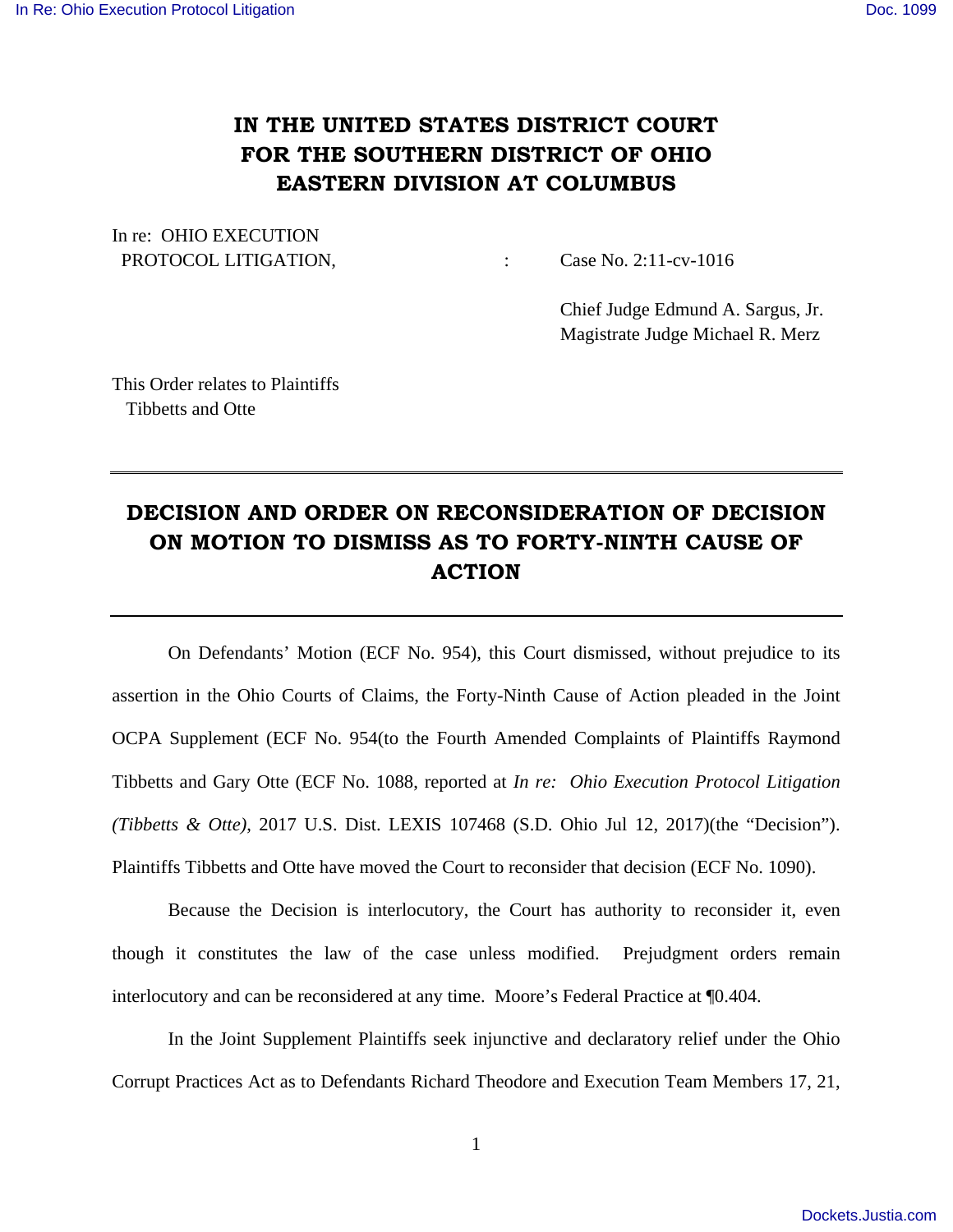31, and 32 in their individual capacities (ECF No. 954, ¶ 2135, PageID 32343). These Defendants are referred to in the Decision and hereinafter as the "OCPA Defendants."

 In their Joint Supplement, Plaintiffs allege that, in carrying out their assigned duties under Ohio's Execution Protocol, 01-COM-11, the OCPA Defendants will violate the federal Controlled Substances Act (ECF No. 954, PageID 32344, ¶ 2138). In doing so, Plaintiffs allege the OCPA Defendants will violate the Ohio Corrupt Practices Act, Ohio Revised Code § 2923.31, et seq., which they claim provides them with a private cause of action to enjoin such violations. *Id.* This Court is asserted to have jurisdiction under 28 U.S.C. § 1367, supplemental to its jurisdiction over Plaintiffs' original claims under 42 U.S.C. § 1983. *Id.* at ¶ 2139.

The State Actor Defendants<sup>1</sup> sought dismissal of the Forty-Ninth Cause of Action on the grounds that (1) "pendent state law claims cannot be maintained against state actors unless and until the Ohio Court of Claims determines that the state actor's conduct was manifestly outside the scope of their employment"; (2) the OCPA Defendants are entitled to qualified immunity; (3) the Eleventh Amendment precludes assertion of this claim; and (4) the OCPA Defendants are entitled to quasi-judicial immunity for the duties they are assigned in the Execution Protocol (ECF No. 981, PageID 37073-78).

 In dismissing the Forty-Ninth Cause of Action, the Court relied on the Moving Defendants' first argument (Decision, ECF No. 1088, PageID 42382-85, citing principally *Haynes v. Marshall*, 887 F.3d 700 (6<sup>th</sup> Cir. 1989). The other arguments were not discussed.

 $\overline{a}$ 

<sup>&</sup>lt;sup>1</sup> Referred to sometimes in the Decision as Moving Defendants because they are the only Defendants thus far served with process in this case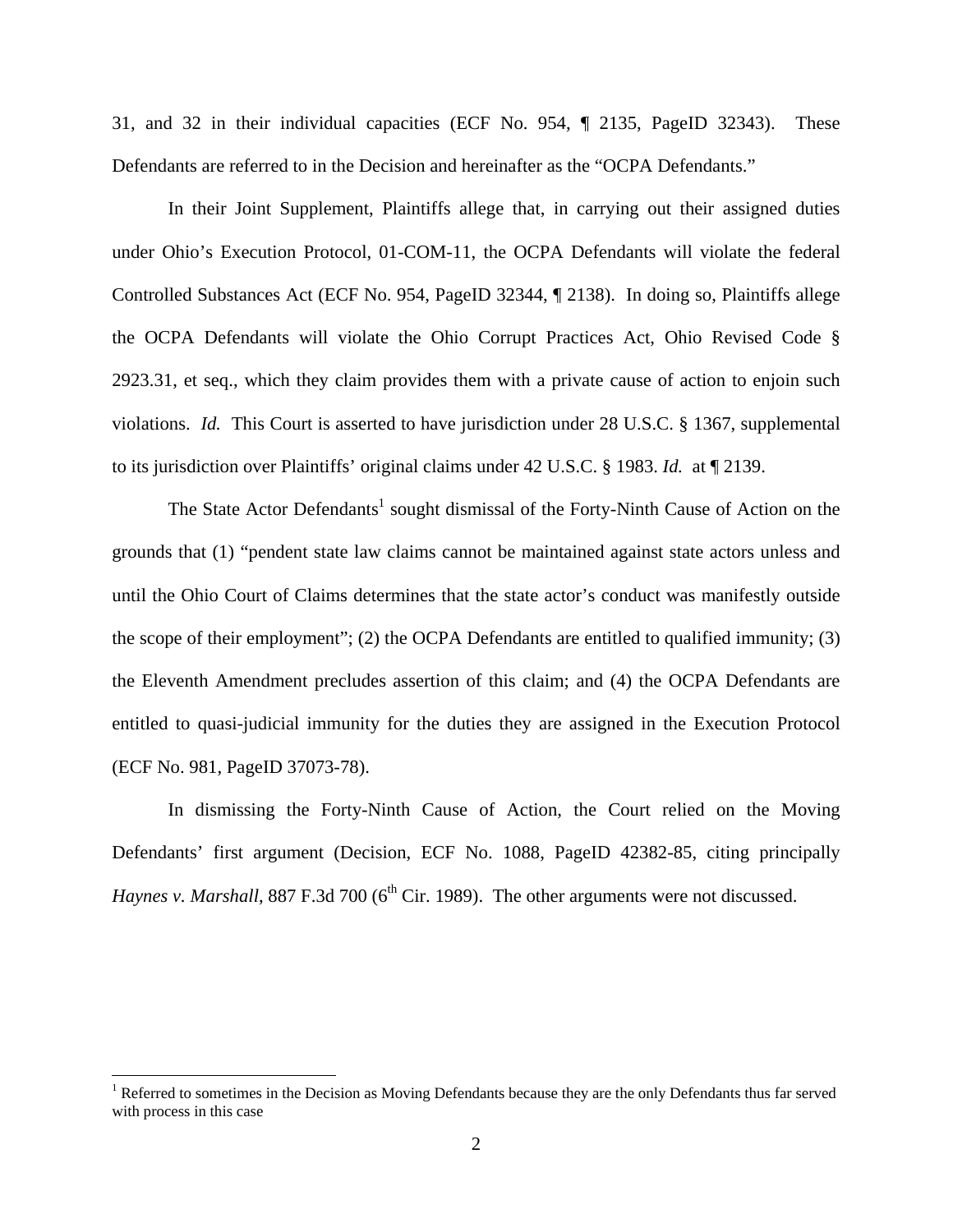## **Cognizability and the Ohio Court of Claims**

 Plaintiffs' request for reconsideration is largely based on their claim that Execution Team Members 21, 31, and 32 are not state employees, but rather contractors with the State to perform the work required of them under the Execution Protocol (Motion ECF No. 1090, PageID 42398- 99). Plaintiffs rely on *Cameron v. Children's Hosp. Med. Center*, 131 F.3d 1167 (6<sup>th</sup> Cir. 1997), in which the court held that a district court has authority, in deciding whether it has subject matter jurisdiction, to consider the threshold question of whether defendants are state employees for purposes of Ohio Revised Code § 2743.02(F). "If the defendants are state 'employees' for purposes of this case, then the plaintiffs must present their claim to the Ohio Court of Claims before proceeding in a court of general jurisdiction." *Id.* at 1170.

 The *Cameron* court, however, noted that contractors can also be employees within the meaning of the Ohio Court of Claims statute. Ohio Revised Code § 109.36, cited by the *Cameron* court, provides that the term "employee" includes

> (b) A person that, at the time a cause of action against the person, partnership, or corporation arises, is rendering medical, nursing, dental, podiatric, optometric, physical therapeutic, psychiatric, or psychological services pursuant to a personal services contract or purchased service contract with a department, agency, or institution of the state.

The Court presently has no evidence before it from which it could determine whether Execution Team Member 21, 31, or 32 has a contract with the State of Ohio which fits or arguably fits that definition.

 This Court had relied on *Haynes, supra.,* to insist that Plaintiffs must first obtain a ruling from the Ohio Court of Claims before proceeding here. The Court had distinguished *Davet v.* 

3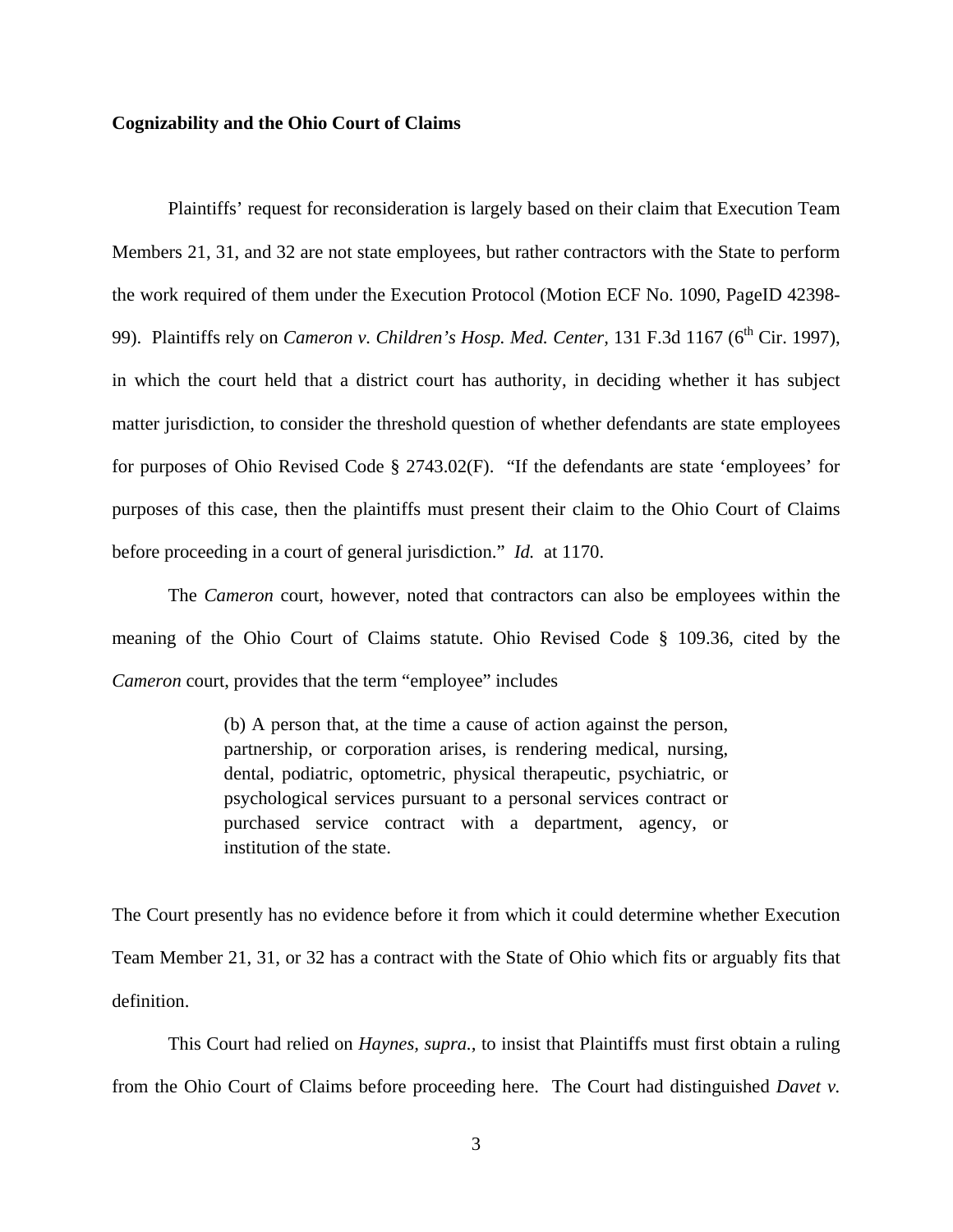*City of Cleveland*, 456 F.3d 549 (6<sup>th</sup> Cir. 2006), and *Williams v. Duke Energy Int'*, Inc., 681 F.3d 788 ( $6<sup>th</sup>$  Cir. 2012), relied on by Plaintiffs, on the grounds that defendants in those cases "although state actors for purposes of direct liability under 42 U.S.C. § 1983, were not arguably entitled to immunity under Ohio Revised Code § 9.86." (Decision, ECF No. 1088, PageID 42384.)

 In their Motion for Reconsideration, Plaintiffs again argue *Davet* and *Williams* are pertinent, but they miss the point of the distinction the Decisions makes. The defendants in *Davet* were the City of Cleveland, its Building & Housing Department, and a city employee. These were all "state actors" – i.e., persons acting under color of state law for  $\S$  1983 purposes, but plainly they were not even arguably employees of the State of Ohio. Similarly, none of the parties in *Williams* was allegedly an employee of the State.

*Haynes* remains controlling law and was expressly followed in *McCormick v. Miami Univ.*, 693 F.3d 654 (6<sup>th</sup> Cir. 2012).

> Ohio law requires that, as a condition precedent to asserting a cause of action against a state employee in his individual capacity, the Court of Claims must first determine that the employee is not entitled to the immunity provided for in Revised Code section 9.86. Prior to that condition being satisfied, then, there is no claim under Ohio law upon which relief may be granted against state employees in their individual capacities.

 693 F.3d at 665, quoting *Haynes*, 887 F.2d at 705. Reading Cameron and Haynes together, this Court may determine, when appropriate evidence is offered, whether Team Members 21, 31, and 32 are state employees for purposes of the Ohio immunity statute. If they are so situated, the Plaintiffs must first obtain a decision from the Ohio Court of Claims before proceeding. As it is undisputed that Defendant Theodore is a state employee, Plaintiffs must certainly proceed agains him in the Court of Claims. This seems likely to be a futile gesture, since the acts the OCPA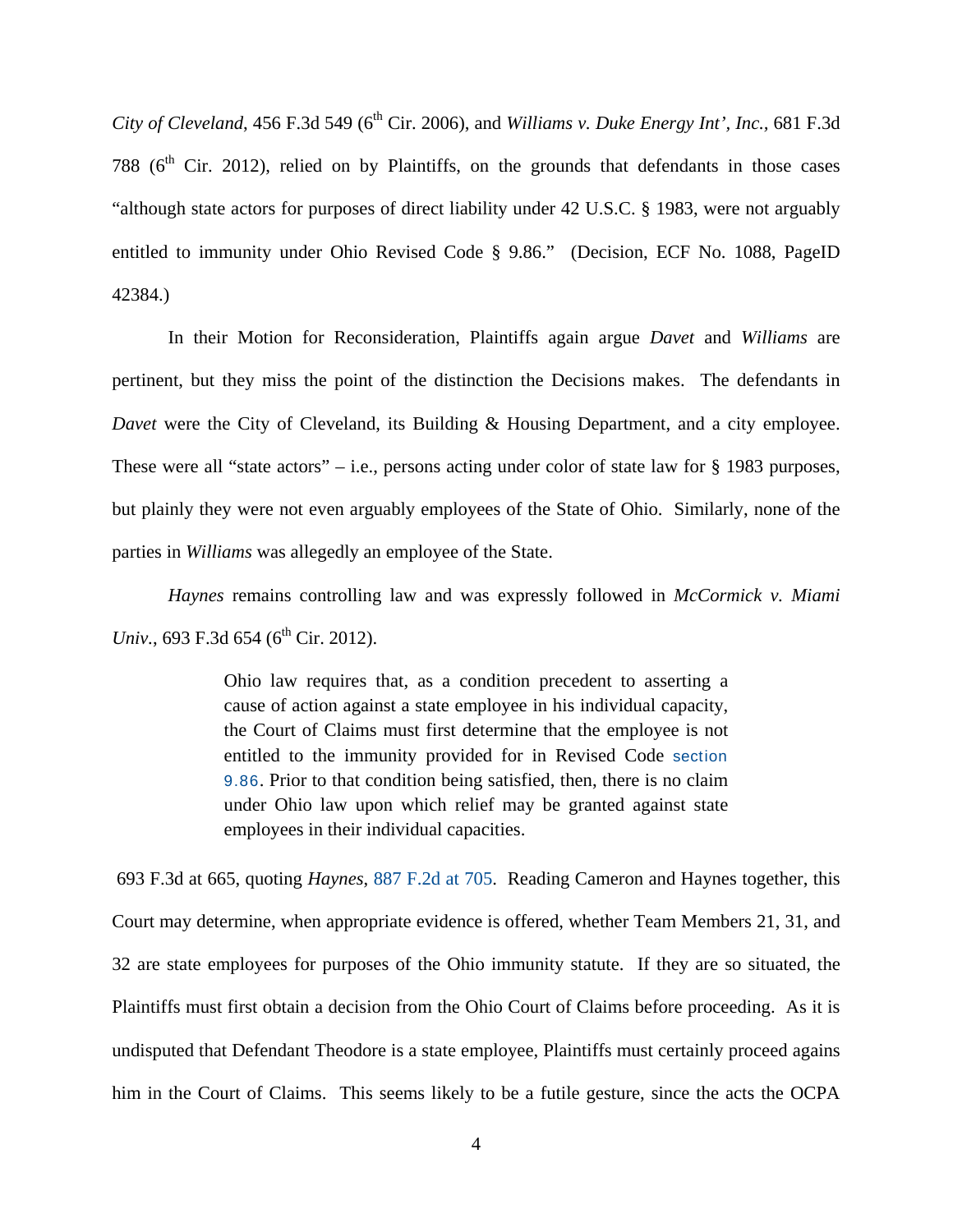Defendants are expected to perform in carrying out executions under 01-COM-11 are commanded by the Protocol.

Plaintiffs also claim filing in the Court of Claims would be futile because that court cannot grant injunctive relief. *Haynes* contemplates that once a plaintiff has obtained a decision by the Court of Claims that a state employee's acts are outside the scope of employment, the plaintiff can pursue individual liability claims in a court of general jurisdiction.

In support of their claims, Plaintiffs cite Wright & Miller, 17A Fed. Prac. & Proc. Jurisdiction § 4211 for the proposition that "If a state closes its door to a particular class of litigants or claims, a federal court, *exercising diversity jurisdiction*, cannot entertain as suit by such a litigant or such a claim." (Motion, ECF No. 1090, PageID 42401). But when a federal court exercises supplemental jurisdiction under 28 U.S.C. § 1367, it must apply state law just as if its original jurisdiction were in diversity. And Ohio law provides a cause of action under the Corrupt Practices Act against state employees only if the Court of Claims has held they are not immune.

## **The Eleventh Amendment**

There is, however, a deeper problem with the Forty-Ninth Cause of Action, not discussed in the Decision and that is the bar of the Eleventh Amendment to the United States Constitution which provides:

> The judicial power of the United States shall not be construed to extend to any suit in law or equity, commenced or prosecuted against one of the United States by Citizens of another State or by Citizens or Subjects of any Foreign State.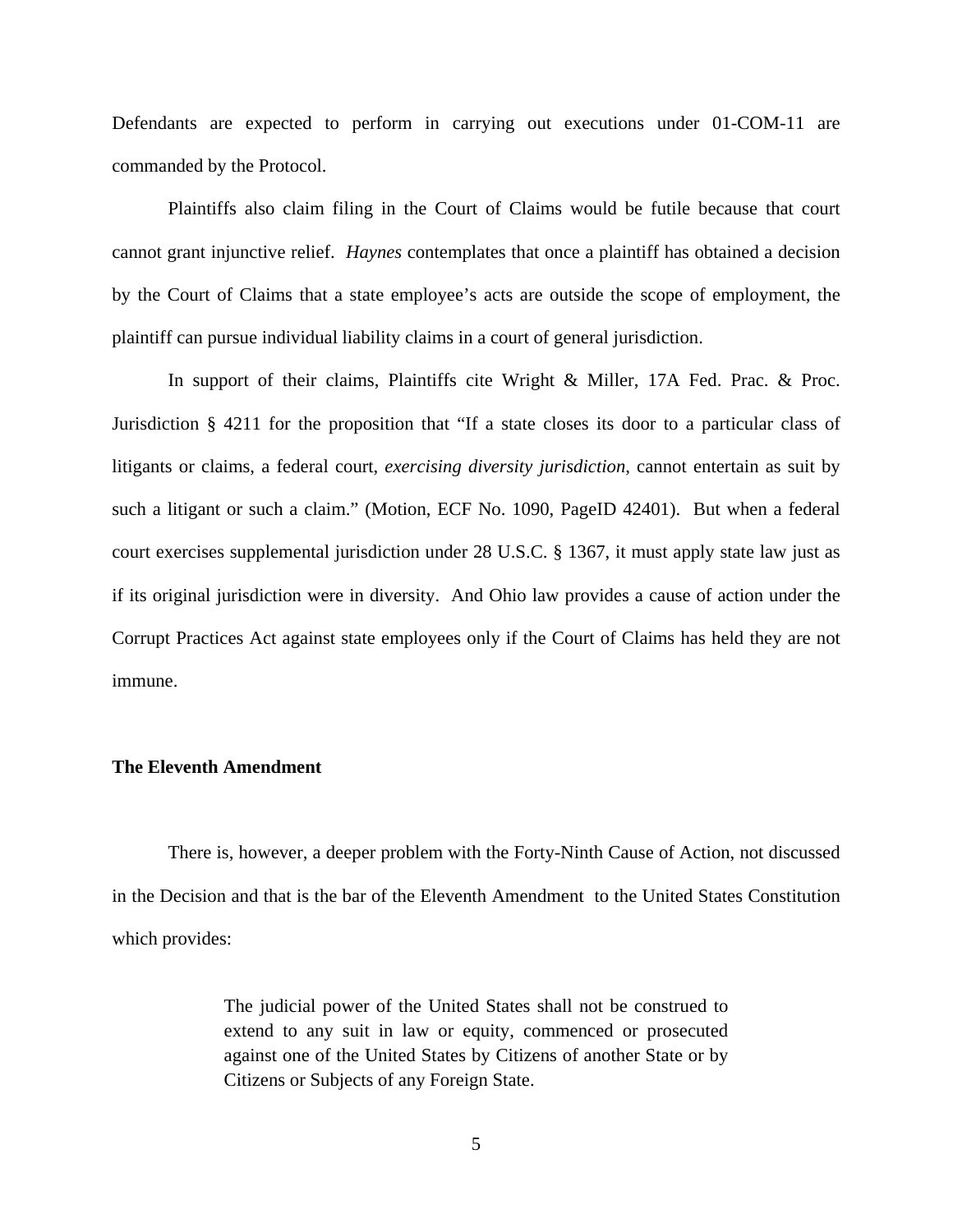It was adopted to overrule the very unpopular decision in *Chisholm v. Georgia*, 2 Dall. 419 (1793). It has been construed to bar suits against a State by its own citizens. *Papasan v. Allain,*  478 U.S. 265, 276 (1986); *Hans v. Louisiana*, 134 U.S. 1 (1890); *Edelman v. Jordan*, 415 U.S. 651 (1974); *Florida Dep't. of State v. Treasure Salvors, Inc.*, 458 U.S. 670 (1982). The Amendment also bars actions against state agencies where the State is the real party in interest. *Estate of Ritter v. University of Michigan, 851 F.2d 846, 848 (6<sup>th</sup> Cir. 1988); <i>Ford Motor Company v. Dep't. of Treasury of State of Indiana*, 323 U.S. 459 (1945); *Quern v. Jordan*, 440 U.S. 332 (1979).

The Eleventh Amendment does not bar an action for injunctive relief against a state officer for violations of the United States Constitution. *Ex parte Young,* 209 U.S. 123 (1908); *Cory v. White*, 457 U.S. 85 (1982); *Thomson v. Harmony*, 65 F.3d 1314, 1320 (6th Cir. 1995). However, the Amendment does bar an action to enjoin state officials from violating state law. *Pennhurst State School & Hospital v. Halderman*, 465 U.S. 89 (1984).

Plaintiffs do not avoid the Eleventh Amendment bar by suing the Moving Defendants in their individual capacities because in carrying out their duties under 01-COM-11, they will not be acting in their individual capacities, but rather as agents of the State.

> When suit is commenced against state officials, even if they are named and served as individuals, the State itself will have a continuing interest in the litigation whenever state policies or procedures are at stake. This commonsense observation of the State's real interest when its officers are named as individuals has not escaped notice or comment from this Court, either before or after *Young*. See, *e.g.,* Osborn v. Bank of United States, 22 U.S. 738, 6 L. Ed. 204, 9 Wheat. 738, 846-847 (1824) (stating that the State's interest in the suit was so "direct" that "perhaps no decree ought to have been pronounced in the cause, until the State was before the court") (Marshall, C. J.); Pennhurst State School and Hospital v. Halderman, 465 U.S. 89, 114, n. 25, 79 L. Ed.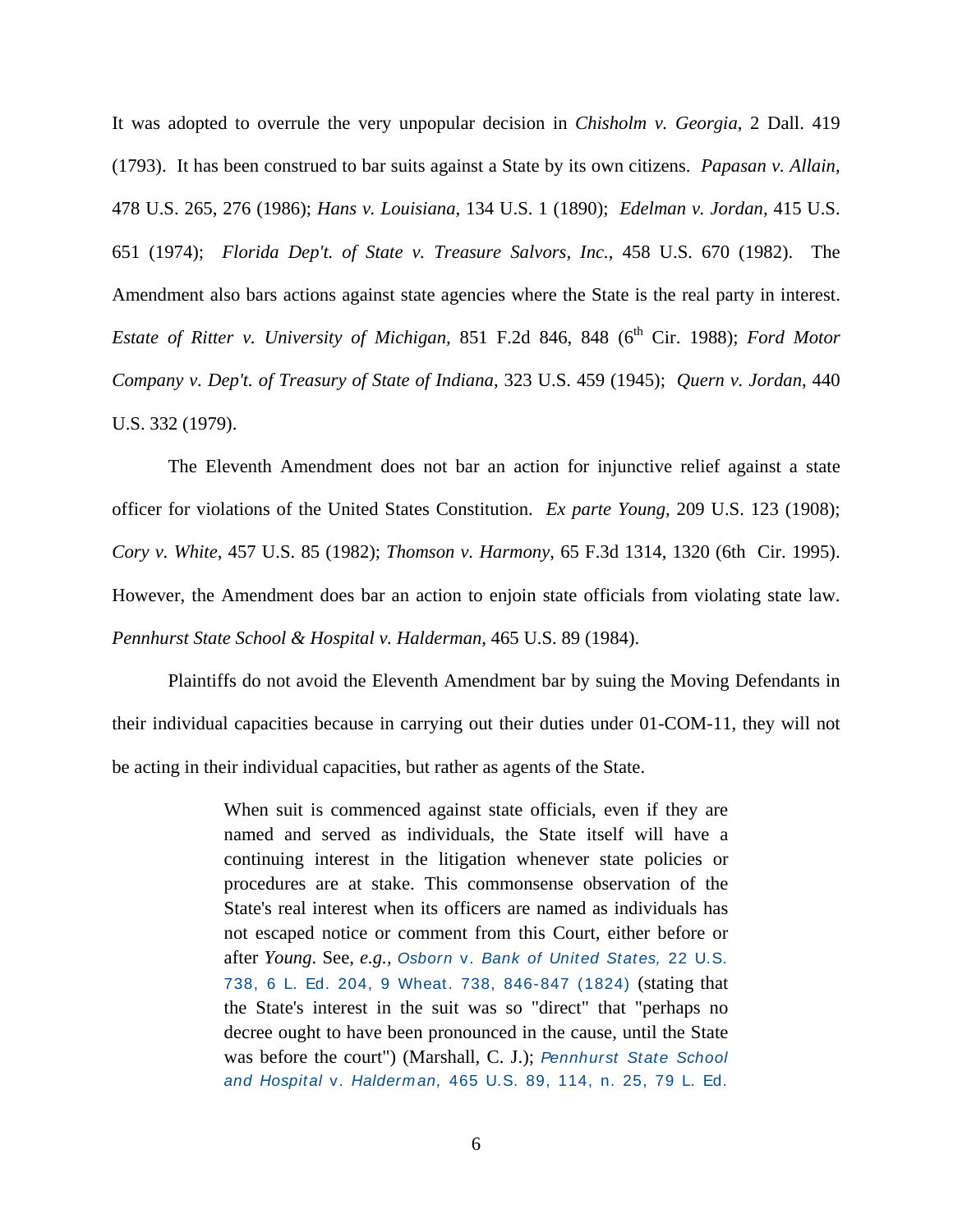2d 67, 104 S. Ct. 900 (1984) (noting that *Young* rests on a fictional distinction between the official and the State).

*Idaho v. Coeur d'Alene Tribe of Idaho*, 521 U.S. 261, 269 (1997).

 Because the Forty-Ninth Cause of Action seeks to enjoin the Moving Defendants, on the basis of state law, from carrying out executions, this Court is barred by the Eleventh Amendment from exercising jurisdiction over it.

 Because the Eleventh Amendment bar prevents this Court from exercising jurisdiction over the Forty-Ninth Cause of Action, the Court will not discuss the Moving Defendants qualified immunity and quasi-judicial immunity defenses to the Forty-Ninth Cause of Action.

 Having reconsidered the Decision as to the Forty-Ninth Cause of Action, the order dismissing that claim without prejudice to its reassertion in the Ohio Court of Claims is WITHDRAWN. In place of that portion of the Decision, the Court now orders that the Forty-Ninth Cause of Action be dismissed without prejudice for lack of subject matter jurisdiction by virtue of the Eleventh Amendment.

In the Motion for Reconsideration, Plaintiffs Tibbetts and Otte ask the Court to certify the relevant portion of its Order on the Forty-Ninth Cause of Action for an interlocutory appeal. 28 U.S.C. § 1292(b) provides that a district judge who is of the opinion that an order involves a controlling question of law as to which there is a substantial ground for difference of opinion and that an immediate appeal from the order may materially advance the ultimate termination of the litigation may state that opinion in the order and the circuit court may then allow an appeal. The undersigned assumes this authority extends to a Magistrate Judge exercising plenary jurisdiction under 28 U.S.C. § 636(c).